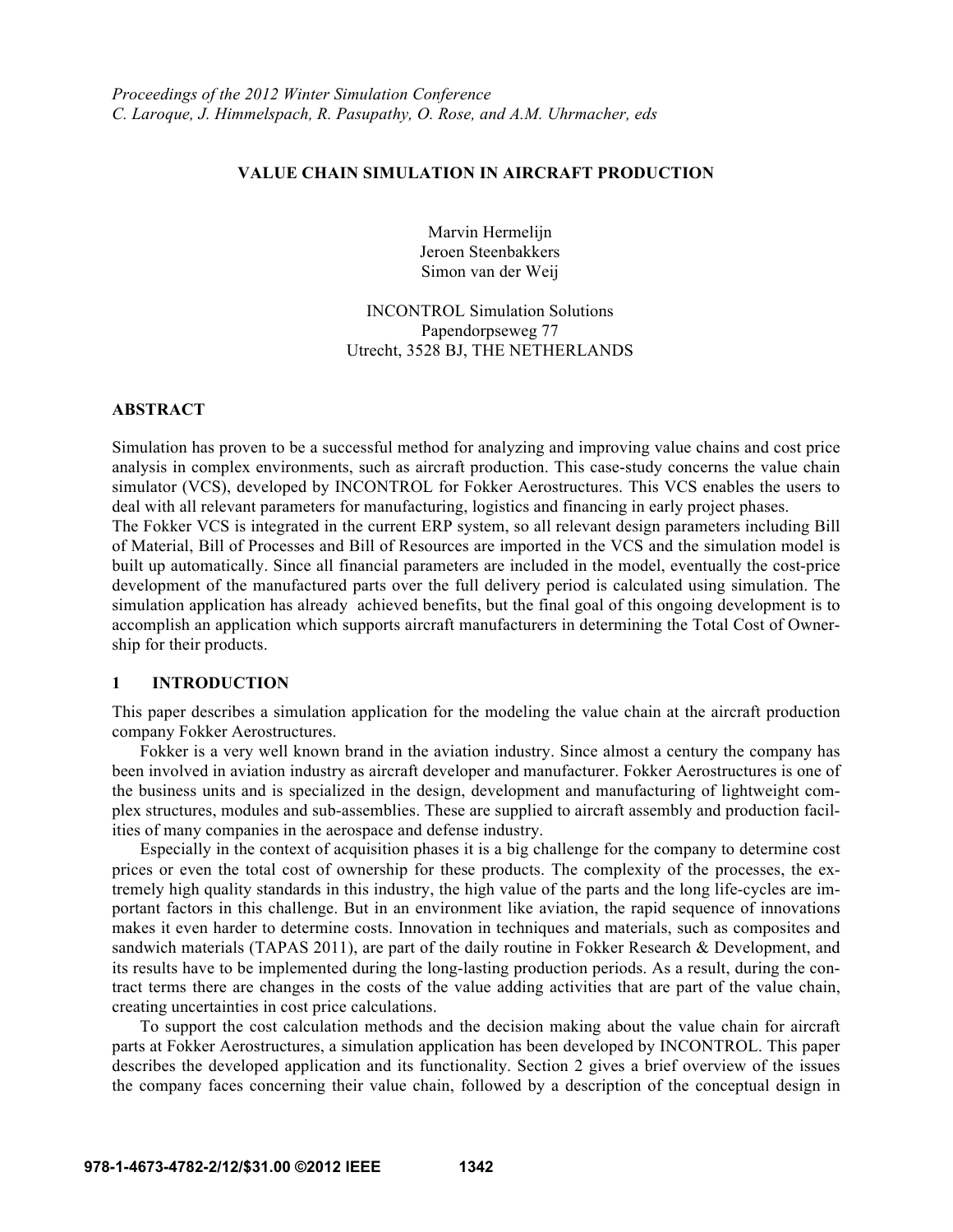# *Hermelijn. Steenbakkers and Van Der Weij*

Section 3. The structure of the simulation application is discussed in Section 4. Some first results are presented in Section 5 and finally, in chapter 6, some main conclusion and future work are discussed.



Figure 1: Example of innovative products

# **2 VALUE CHAIN CHALLENGE**

Fokker supplies a wide range of parts and structures to its customers, using many different materials and processes. These products are often delivered during a timeframe of several to dozens of years. To be able to perform such programs rearrangement or investments in machinery and logistics is generally required. Therefore it is very important to be able to estimate the cost price of parts in the design phase, as this will also determine the proposed selling price for the supplied company and thus Fokker's competitiveness.

 There are however many aspect that influence the cost price and the competitiveness. The value chain concept (Porter 1985) is the guideline to distinct and allocate costs of value adding activities. These include for instance, material costs, labor costs, capacity investments, but also less direct costs, such as inflation or learning curve effects. To define the total cost of a part, the following design stages are recognized:

- 1. Determine the *product* design: all necessary subparts, materials and their process steps are distinguished
- 2. Determine the *production* design: technical decisions regarding machinery and tooling are made.
- 3. Determine the *logistics* design: decisions regarding goods flow control and material handling are made.
- 4. Determine the *supply chain* design: decision regarding the supplier delivery quantities and moments are made.

 Not just the cost of the value chains, but also external financial aspects need to be taken into account. For instance exchange rates, inflation or evolving costs for raw material or of great importance as the business is international and the programs have long delivery horizons.

 In order to be able to deal with all uncertainties and properly estimate the costs of the designed parts over these planning horizons, Fokker Aerostructures requested the development of a value chain simulation application.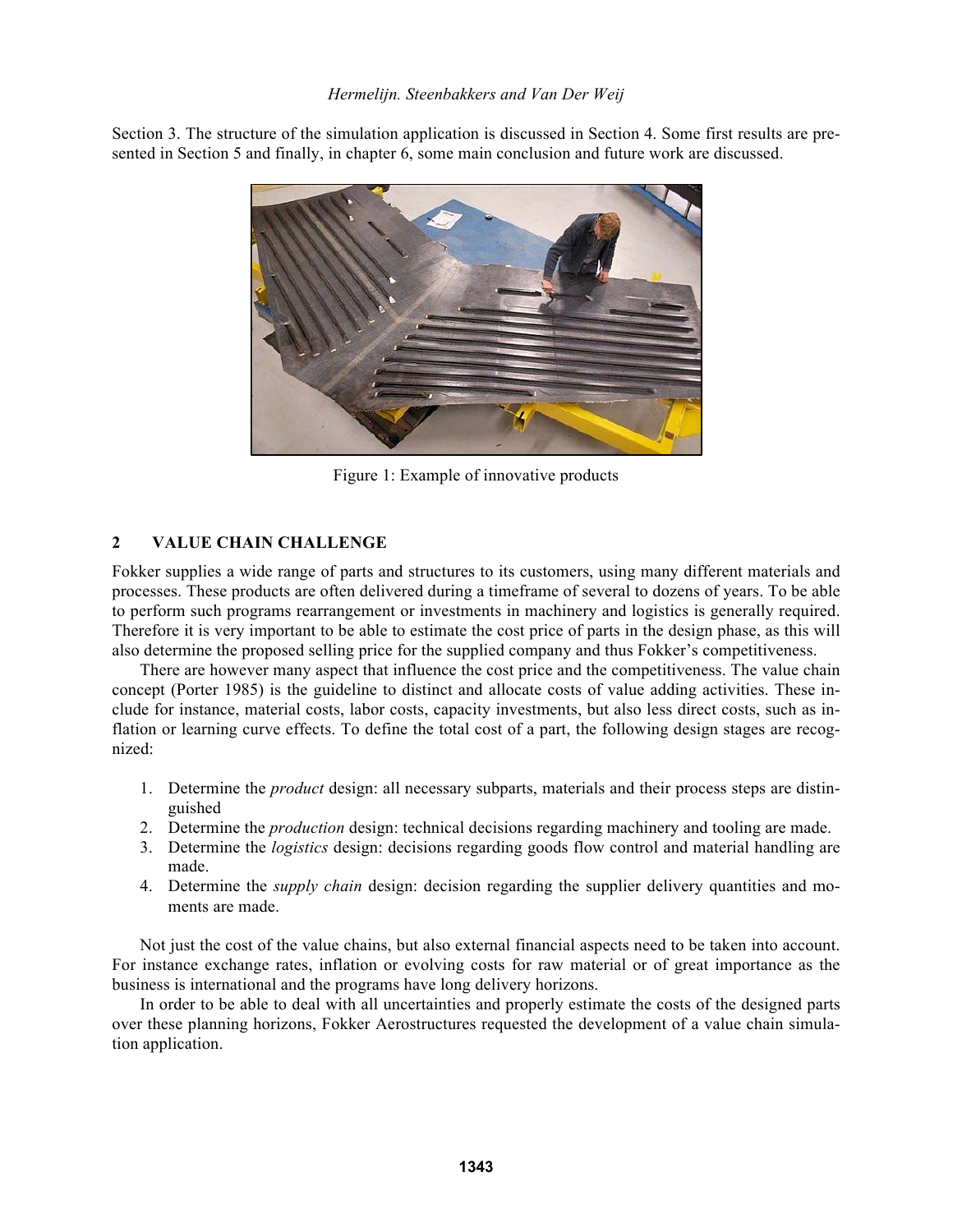## **3 THE CONCEPT OF THE APPLICATION**

The first step in the development concerned the definition of the concept. During this conceptualization phase important stakeholders of all units in the design process and primary company activities were interviewed, including Industrial Engineers, Cost Estimators, Logistics Managers and Operations Managers. From these interviews all relevant aspects were derived and processed into an application design.

 Some generally recognized requirement were the need for modularity and hierarchy of the application. A modular approach makes it possible to do an incremental development, which speeds up the date of commissioning for base modules, and enables the user to select or exclude (sub-)modules. The hierarchy of the structure means that different levels of detail can be defined, but a module cannot be used without its 'parent' module. The modular design of the application is depicted in **Figure 2**.



Figure 2: Modular design Fokker Value Chain Simulator

 The base production module is always present, but the application had to be developed in such a way that several (or all) modules can be used together at the same time, depending on the user requirements. In each combination, only the corresponding settings and characteristics for selected sub models are available. If for example the Goods Flow Control module is used in combination with the Cost Estimating module, all relevant cost settings and cost output concerning Goods Flow Control are presented to the user.

 The hierarchy requirements followed from the expressed wish to be able to use several levels of detail or even have some activities and processes represented by block-boxes with some simple stochastic parameters.

 Another important requirement for the application concerned the way of using the tool. All conditions are there to use discrete event simulation: the complexity of the system, the dynamical time-dependent situation and the uncertainties, translated into stochastic distributions. As there are intended users for the application from several business units, including R&D, sales and cost estimating, who do not have specific simulation knowledge and do not intend to become simulation specialists, the application needs to be very straightforward in use and the complex business information must be entered as system input by simple means. The solution had to found in a user-friendly interface, an automated connection to a generic external database and smart simulation objects, which contain all necessary functionalities and can be used for automated model set-up.

### **3.1 Modules**

In order to create an overview of the modules that have so far been elaborated, the modules and their functionality, complexity and parameters are addressed in the following sections.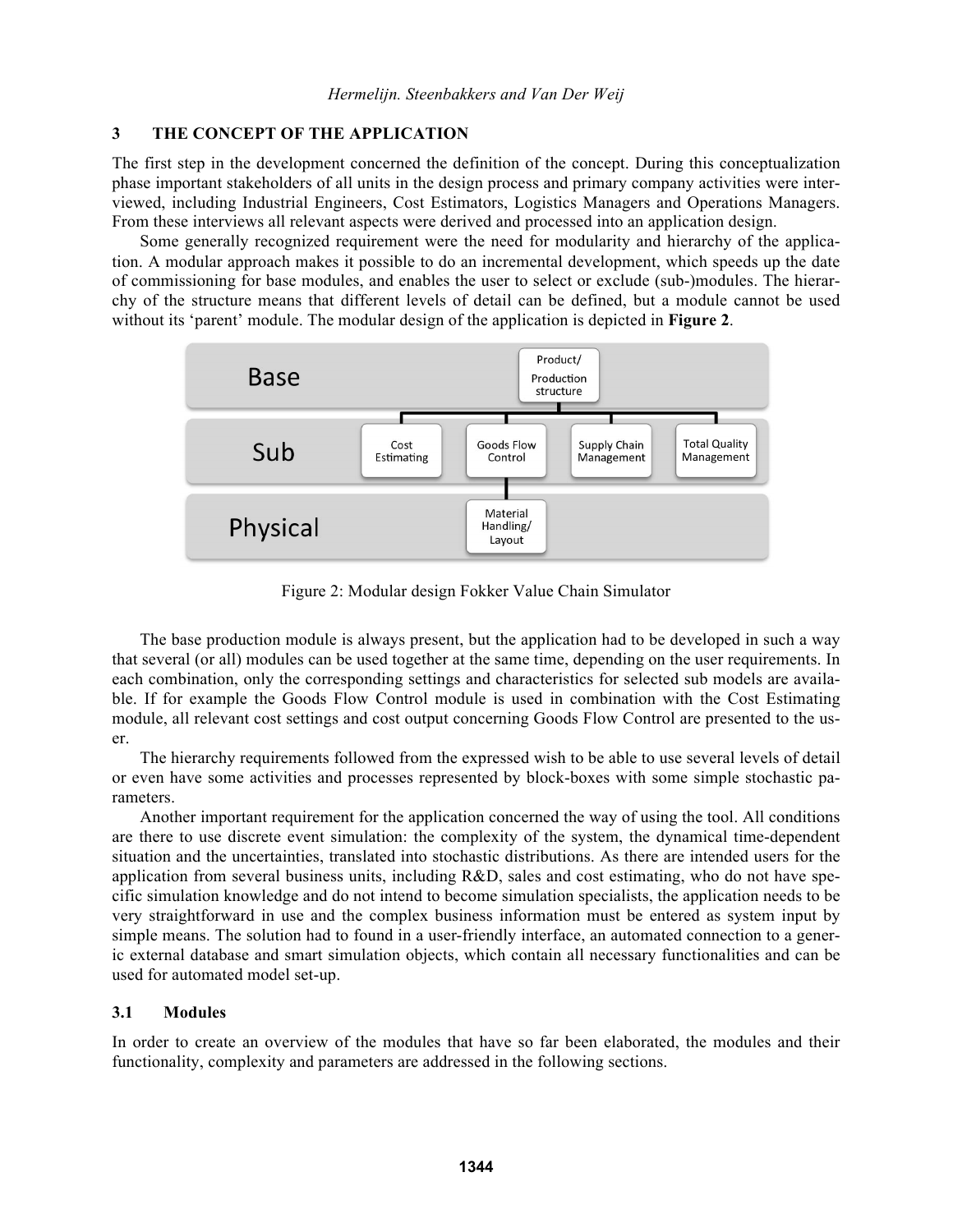#### **3.1.1 Module Functionalities**

The core of the application is formed by the Base module, describing the product and production structure. The main purpose of this module is to create insight in the use of resource capacity, tools and other materials when producing a predefined set of orders. The starting point is that the amount of resources is infinite. In this way the user is able to calculate the amount of resources that is specifically needed to complete all the orders for this product within the desired time and with the chosen structure.

 The user defines both the products and the production structure and therewith the level of detail of the model. Based on the goals of the study, the user decides which production steps are distinguished and on what level, in order to meet the desired structure, which processes the product undergoes, the sequence of the steps and which equipment, tools and materials are needed to execute these process steps for each product. This way a complete factory can be seen as a black box or one can define every detailed subtask.

 Insight in the financial consequences of the designed production structure and corresponding order quantities is created in the Cost Estimating module. In addition to the parameters already set to the resources, tools and material in the Base module, this module adds all relevant financial parameters to the entities of the production structure. This is one of the most important elements for evaluating the robustness and financial risks of business cases.

 The Goods Flow Control (GFC) module allows the user to analyze the effects of the designed goods flow control, the control over the order flow through the production structure. In addition to the base module that works with a simple release of orders and the assumption of infinite resource capacities, this module introduces decision rules for goods flow control. As a result not only capacity requirements can be evaluated, but also stock heights, Work In Process (WIP) and their associated cost parameters.

 The main focus of Supply Chain Management (SCM) module lies with the external processes, the supply and demand of the production structure. The intention of the module is to create insight in the effects of material supply issues, such as order quantities, quality of the received goods and supplier lead times. With the SCM module the user can also aggregate the single production network to a higher level (black box) and so evaluate the supply chain as a network of several production units in order to determine the optimal requirements for the single production structure.

 The Material Handling module is an add-on to the Goods Flow Control module. In the Goods Flow Control module several decision rules and supporting structure entities (e.g. stock points) are included in the design. The level of detail can be further increased by adding issues about physical layout of the site (locations of processes, resources, stock locations and work buffers) and the material handling processes between these locations to the model. With this module it is possible to evaluate how physical elements and restrictions in the production structure work out on both static and dynamic aspects. The static analysis comprises the occupancy of physical space in working buffers or stock points for materials. The dynamic analysis is focused on moving products through the system, for instance internal transport by forklift trucks.

#### **3.1.2 Input Settings**

The input of the model will be provided by a database application and concerns both the parameter settings for each model object and the information about the complete process structure itself, a processroute per product. Static data in the Base module is used to automatically generate this base production structure in the simulation model, by inserting the correct associating objects and linking them together. For capacity analysis the user can set the amount of orders per product that will be released per time interval. By creating more sequential time intervals and corresponding order quantities the user is able to define a production life cycle over the time horizon with increasing or decreasing production rates.

 The financial parameters that can be set to the resources (personnel, equipment and materials) include fixed costs (e.g. investment, installation, residual value) and variable costs (e.g. costs of use, hourly tariffs). For materials and end-product these parameters include unit prices and residual values. By setting the parameters one defines the constant and variable costs per entity.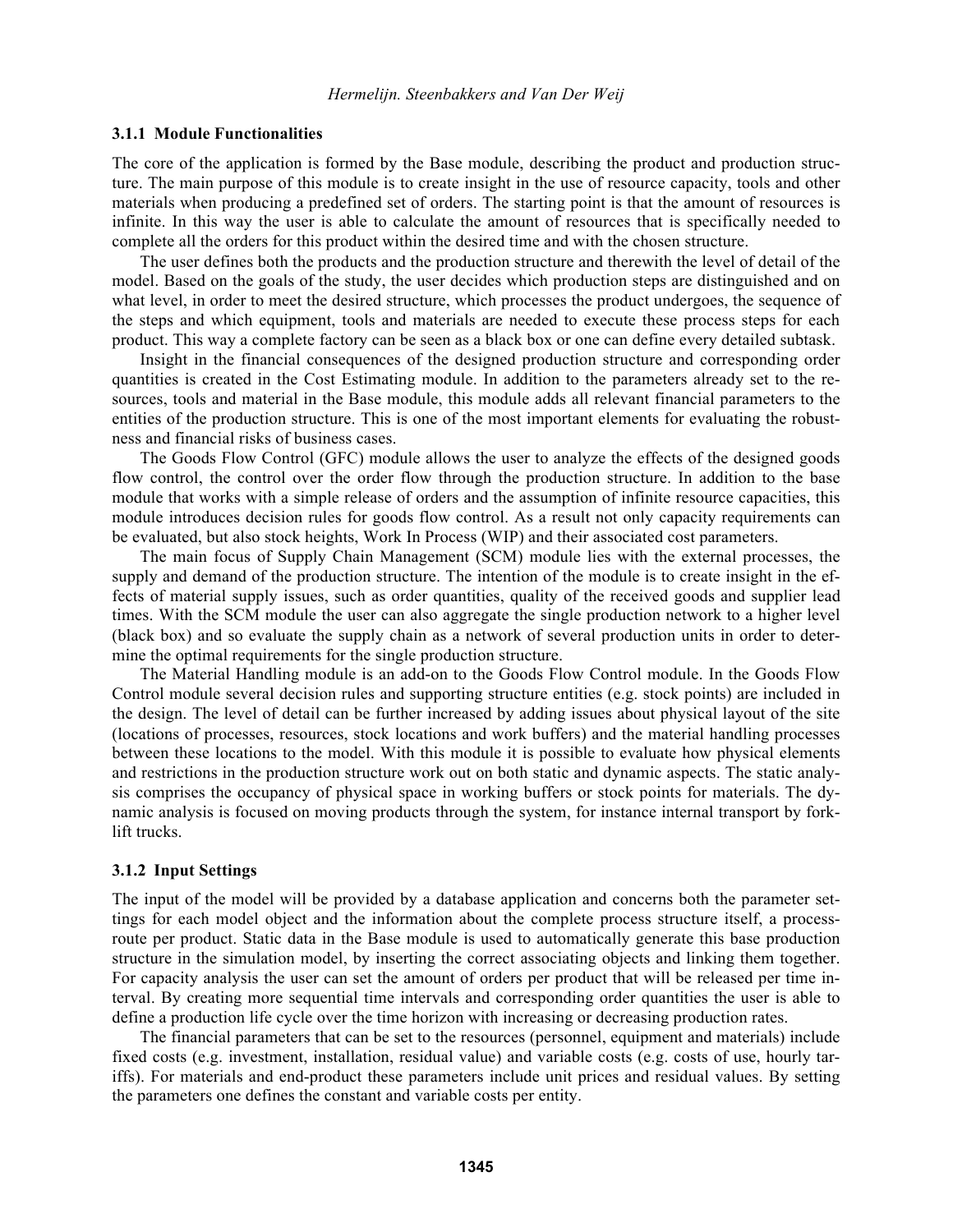#### *Hermelijn. Steenbakkers and Van Der Weij*

 The influence of the financial environment on the total cost of the production structure is not negligible, so additional cost aspect that are taken into account include depreciation, inflation or deflation, interest, taxes, exchange rates, cost allocation and indirect costs. Depending to the selected modules, other financial settings will be available, for example Goods Flow Control requires availability of the stock holding cost. As the production of Fokker Aerostructures is characterized by long term manufacturing periods covering several years, time dependency plays a serious role in the cost. Therefore all settings can be varied per time-interval.

 Each of the additional modules enables an additional group of input settings. The GFC-module expands the production structure with order management, stock points and working buffers to create elements to control the goods flow. Additional input concerns a selection of pre-defined well-known order management strategies and decision rules regarding resource, equipment and material selection and planning such as ConWIP, KanBan, MRP, Just-In-Time, several stock replenishment policies and mixed strategies of push and pull systems. The user can define to what extent the (different) rules are applicable to either single products and processes or groups.

 When the Supply Chain Management module is switched on, the base model assumption that supplied materials are always available is overruled by a user-defined rule about material supply by the external suppliers. Per product (group) parameters like lead-time, order quantities and availability represent the supplier behavior. Another topic in the Supply Chain Management module is the demand rate. In this module the demand for every product can be defined on a more detailed level with parameters such as Stochastic inter-arrival times, demand quantities, seasonal influences and demand growth or decrease over time.

 More complex is the input for the material handling module. Automation of input about resource allocation and planning is included, but it is hard to describe the complete layout in a database. For that purpose pre-defined building blocks in the application allow the user to design a layout, including location for machines, tools and working spaces, to create the production environment by drag and drop. By exchanging information between the model and the input database additional information can be provided about physical aspects such as width, length and height of the entities, but also the buffer sizes.

 For moving products, materials and resources between the defined locations, a user can select different material handling resources like fork-lift trucks, conveyors, AGV's, robots or humans with their corresponding properties such as speeds, capacities and time schedules. The possible routes are defined through the combination of process steps for the products and locations.

#### **3.1.3 Output Parameters**

The performance of the value chain model can be represented by many indicators. Some of them are shown in the model, but all are exported to an external spreadsheet for possible further elaboration. These output parameters concern capacity related indicators like resource utilization, total production time per end product, but also financial indicators like fixed cost, variable cost, revenue, profit, return on investment and cash flow, that will help the user in evaluating the financial consequences of the designed production structure and support review of business cases. The results can be shown per product, process, resource or business unit, but also per time interval as the production and environment are subject to many dynamic features.

 Goods Flow Control indicators are added to offer the user extra results, once the GFC module is selected. Performance indicators Work in progress, lead times, delivery dates and performance, stock amounts and stock availability allow evaluation of the designed goods flow control.

With the SCM module performance indicators concerning the externally supplied materials (stock figures, availability or demand acceptance) become available and the material handling module provides output about utilization and availability of physical areas, material handling equipment and travel times.

 For all output parameters it is the user who defines the grouping and the level of detail of these characteristics.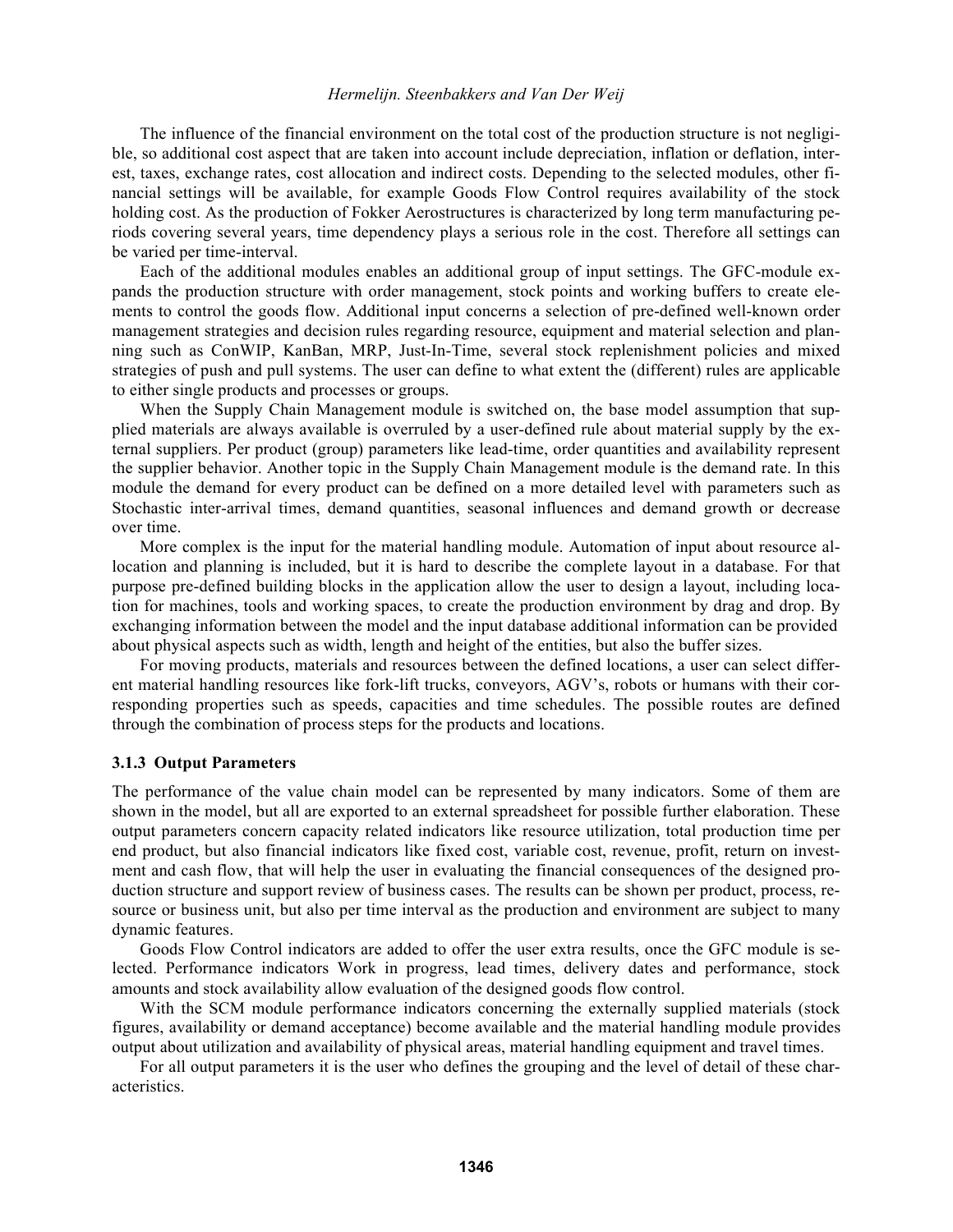## **4 VALUE CHAIN SIMULATION APPLICATION**

Based on the conceptualization, the application building has started module by module. In the first phase the base module (product and production structure) was developed together with the cost estimating module. This combination represents the basis of the solution which can be used to evaluate the consequence of product and process developments at the R&D department for business cases.

 For the technical implementation the simulation software Enterprise Dynamics and an input tool based on Microsoft Excel are applied. In the simulation environment several building object are created which represent the processes, the products, the resources, the materials, the orders and some support object. These object contain all the attributes and functionality to represent every product and production structure in aviation industry on every desired level of detail.

 The model structure is such that the processes per Bill Of Material level are displayed above each other and the sequence of processes within a BOM level will be displayed from left to right. This provides a clear overview for the user. The interrelationship between objects are also visible in the model, as shown in **Figure 3**, which provides an overview of the representation of a structure.



Figure 3: Visual overview of the main form of a model

 A custom build user interface provides access to all kinds of tabular data, including simulation run set-up data, experimentation settings, financial data, output tables and the settings that describe the product and production structure. The application offers two different options for set-up and modification of these structures:

- Manual model building, by drag and drop functionality.
- Automatic model building, based on a structure input sheet;

 Manual model building can be applied to create a simulation of a relatively small system or a system of which no structure data is available. Also for small model changes, this first option is the most convenient. The user selects the object from the available library and places the new elements by drag and drop into the model. After naming the element its settings can be used for structuring the model.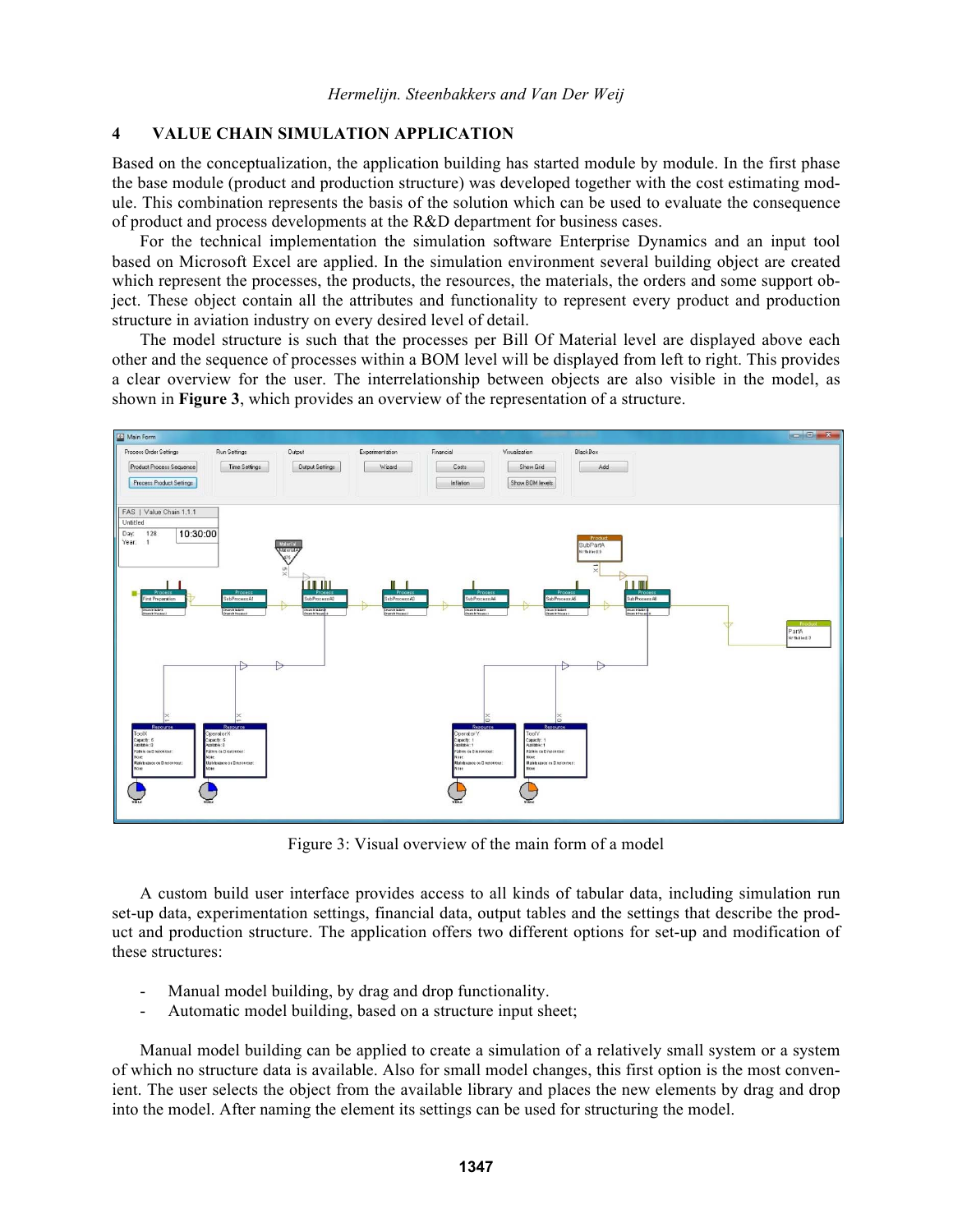#### *Hermelijn. Steenbakkers and Van Der Weij*

 The first stage is to create the relation between materials and processes. In an easy graphical manner one can for every (sub) product or material select which processes are used and in which order to create a new (sub) product, see **Figure 4**. In such a way any structure, from simple to very complex and on any level of detail can be set up.



Figure 4: Product Process Sequence to define the process steps per product

 Once the relation between products and processes is defined, the second stage is to allocate materials and resources to the processes. Per product-process combination it is possible to select one or more required resources, the amount of materials needed for this process and several specific settings like process times, scrap rates or learning curve. These settings can have great consequences on the performance of a system, but they are often omitted (or just roughly approximated) in regular cost calculating methods The GUI for this second stage is presented in **Figure 5**.

 When the relations between all relevant model elements are defined the final stage in model set-up is defining the generic data. The element settings consists of (amongst others) availability and financial data. In all stages the user interfaces ensure that the correct model object are automatically connected to each other and filled with the appropriate data.

 Besides manual model building there is an opportunity for fully Automatic model building in this Value Chain Simulator application. This option uses a structured input worksheet in Excel and is particularly useful for setting up large scale models or in case the model is subject to many modifications. The user has to complete a Microsoft Excel file consisting of several structured worksheets. This structure consists of the description of connections/relations between model elements, i.e. which processes are used (and in what order) to produce one product. Furthermore, for each of the processes the used materials and/or resources are defined. The content for these worksheets is directly imported from the BAAN ERPsystem at Fokker Aerostructures.

 The complete structure can be imported and results in automatic build up of the model, including insertion of the corresponding model objects and allocation settings as in the manual mode. After the structure import, the model elements are also ordered based on the structure automatically.

 The GUI's in the model can now be used to change specific properties when desired, but it is also possible to export the model content to Excel again, perform the modifications here and import the structure to the simulator once again.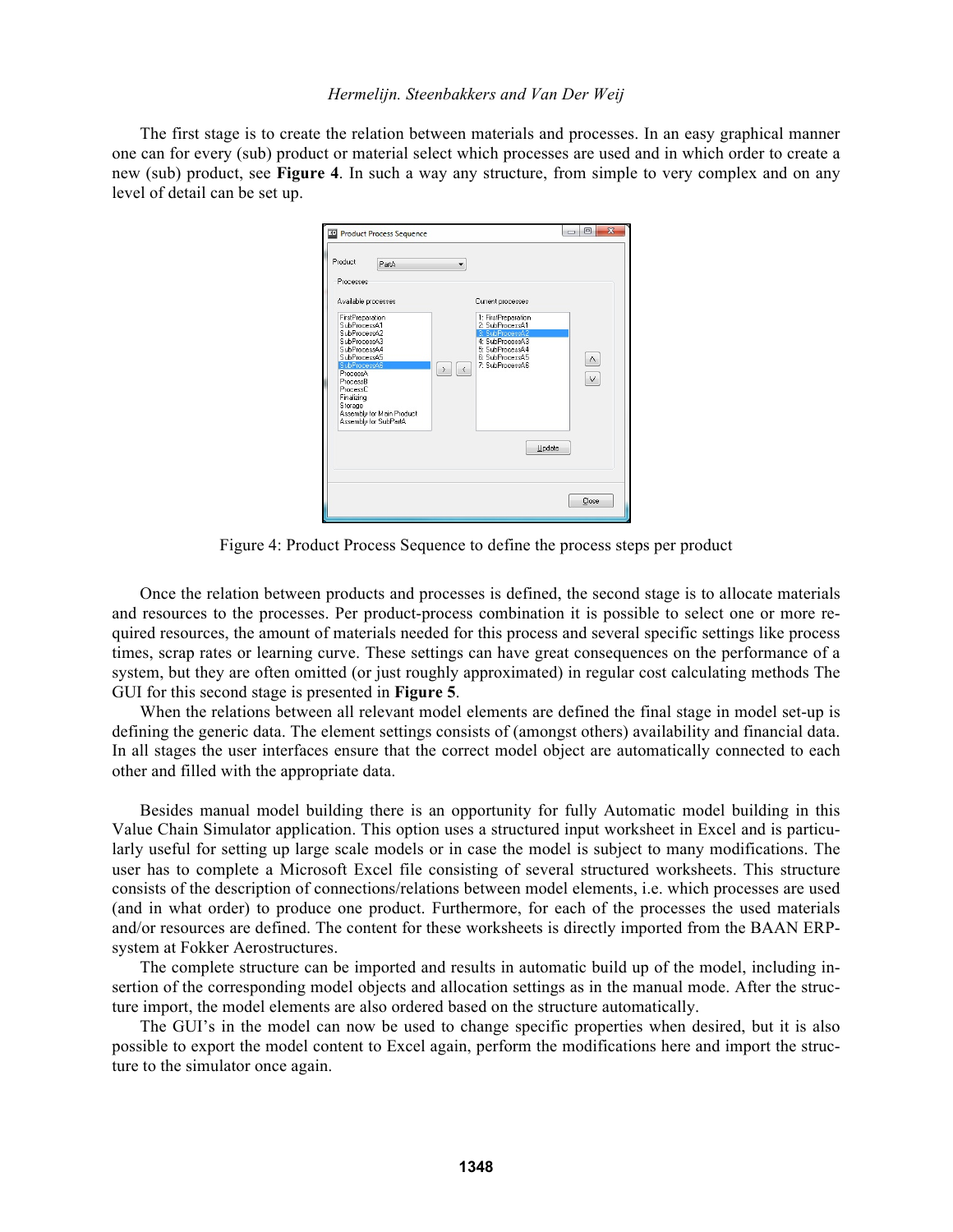|  | Hermelijn. Steenbakkers and Van Der Weij |  |  |
|--|------------------------------------------|--|--|
|--|------------------------------------------|--|--|

| <b>Product and Process</b> |                    |                                               |                           |                 |
|----------------------------|--------------------|-----------------------------------------------|---------------------------|-----------------|
| Product                    | PartA              | ▼                                             | * Product is edited       |                 |
| Process                    | 3: SubProcessA2    |                                               |                           |                 |
| Materials                  |                    |                                               |                           |                 |
| Available materials        |                    | Current materials                             |                           |                 |
|                            |                    | 5 x MaterialA1                                |                           | Adjust Quantity |
| Add                        |                    |                                               |                           | Delete          |
|                            |                    |                                               |                           |                 |
|                            |                    |                                               |                           | Edit Waste      |
| Resources                  |                    |                                               |                           |                 |
| Available resources        |                    | Current resources                             |                           | Adjust Quantity |
|                            |                    | $1 \times \text{Too} \times$<br>1 x OperatorX |                           | Delete          |
| Add                        |                    |                                               |                           | Release         |
|                            |                    |                                               |                           |                 |
|                            |                    |                                               |                           | Resource Route  |
| Settings                   |                    |                                               |                           |                 |
| Processing Time            |                    | 4DS Triangular(10, 8, 14)                     |                           |                 |
| <b>Output Quantity</b>     | 1                  |                                               |                           |                 |
| Wright Learning            | Percentage [0100%] | 0                                             | 0 <br>T                   | 0<br>T-Max      |
| Scrap (0100%)              | 0.2                |                                               |                           |                 |
| Redo (0100%)               | 0.5                |                                               | Release resources on Redo |                 |
| Repair (0100%)             | 3.1                | Duration                                      | 4DS Uniform(30, 45)       | Minutes         |

Figure 5: Settings for a product at a process

 As soon as all settings are provided and validated by the user, experimentation can start. Replication length, number of replications and confidence interval boundaries are provided in the tool. The results are stored in tables and after all replications have finished, the complete output is exported automatically to an Excel output application. All relevant model output (consisting of both financial and logistic key performance indicators) is depicted in several graphs, see Figure 6. Furthermore raw output data can be viewed to evaluate other data of particular interest and create comparisons with other scenarios.



Figure 6: Cumulative profit over time and costs per category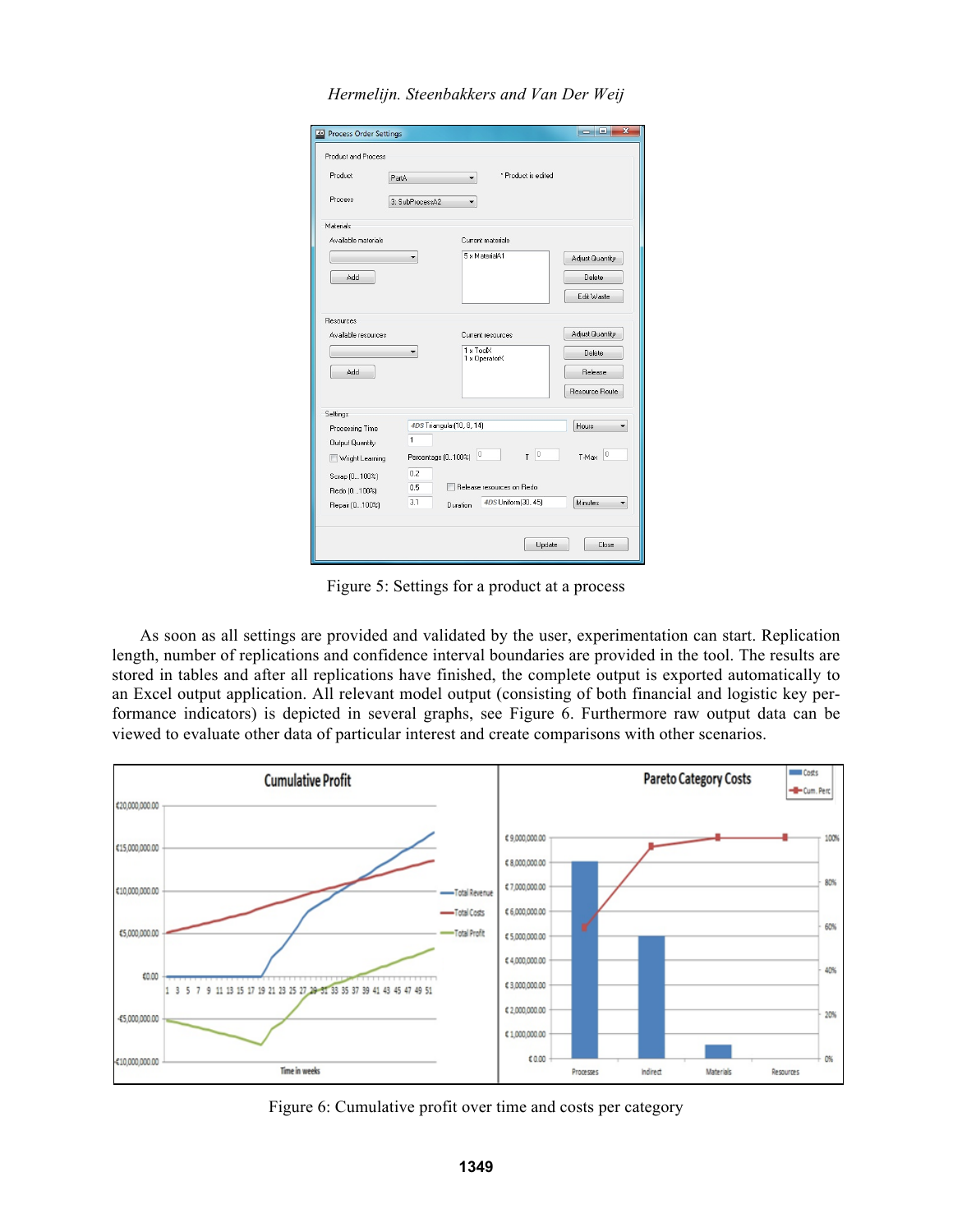### **5 RESULTS**

The purpose of the application is to provide Fokker Aerostructures insight in all activities involved in realizing their aviation products and the associated costs. The modular approach has so far resulted in an application that can be used for scenario comparison during the Research & Development stages. The capacity analysis demonstrates the required capacity of resources, tools and other materials when producing a predefined set of orders and the financial consequences of the designed production structure and order quantities.

 The following quote from Fokker Aerostructures R&D engineering, expresses the degree to which the application meets the objectives set:

 "When I was presented with the first version, I started using the application and became more and more enthusiastic about its possibilities. The application provides insight in numerous areas of the production process. The coupling with several financial aspects results in the immediate formation of a cost overview. The application offers the possibility to plan future production, providing us with insight in the future requirements concerning the resources and expenditures. In our R&D department we use this tool to quantify the various technology choices."

At the same time some parts and concepts of the application have been used in business projects to improve the supply chain design and setting up an assembly line by creating models and conducting numerous experiments.

### **6 FUTURE STEPS**

In the next phase INCONTROL will complete development of the other modules according to the design in the conceptualization phase. This will expand the opportunities for other departments at Fokker to benefit also from the application.

 A final phase will be the development of the Total Quality management module. The quality is stated as the extent to which the product complies with the functional requirements stated by internal rules, legislation or strict customer requirement. There are many factors that influence this quality, like process design, material quality and resource quality. Defining quality is therefore a complex task and 'Total Cost of Ownership' is stated as the most ambitious goal. This module become relevant as soon as all other modules have been completely elaborated.

 In parallel, additional work will be done for further integration of the simulation application with the ERP system, so that all relevant data can be exchanged unrestricted between ERP and the Fokker Value Chain Simulator.

#### **REFERENCES**

- Porter, M.E. 1985. *Competitive Advantage: Creating and Sustaining Superior Performance.* Free Press, New York,
- Steenbakkers, A.J. and S.W. van der Weij. 2010. *Concept Functional Design,* INCONTROL Simulation Solutions.
- The TAPAS project. "The Thermoplastic Affordable Primary Aircraft Structure Consortium" 2011. http://www.tapasproject.nl